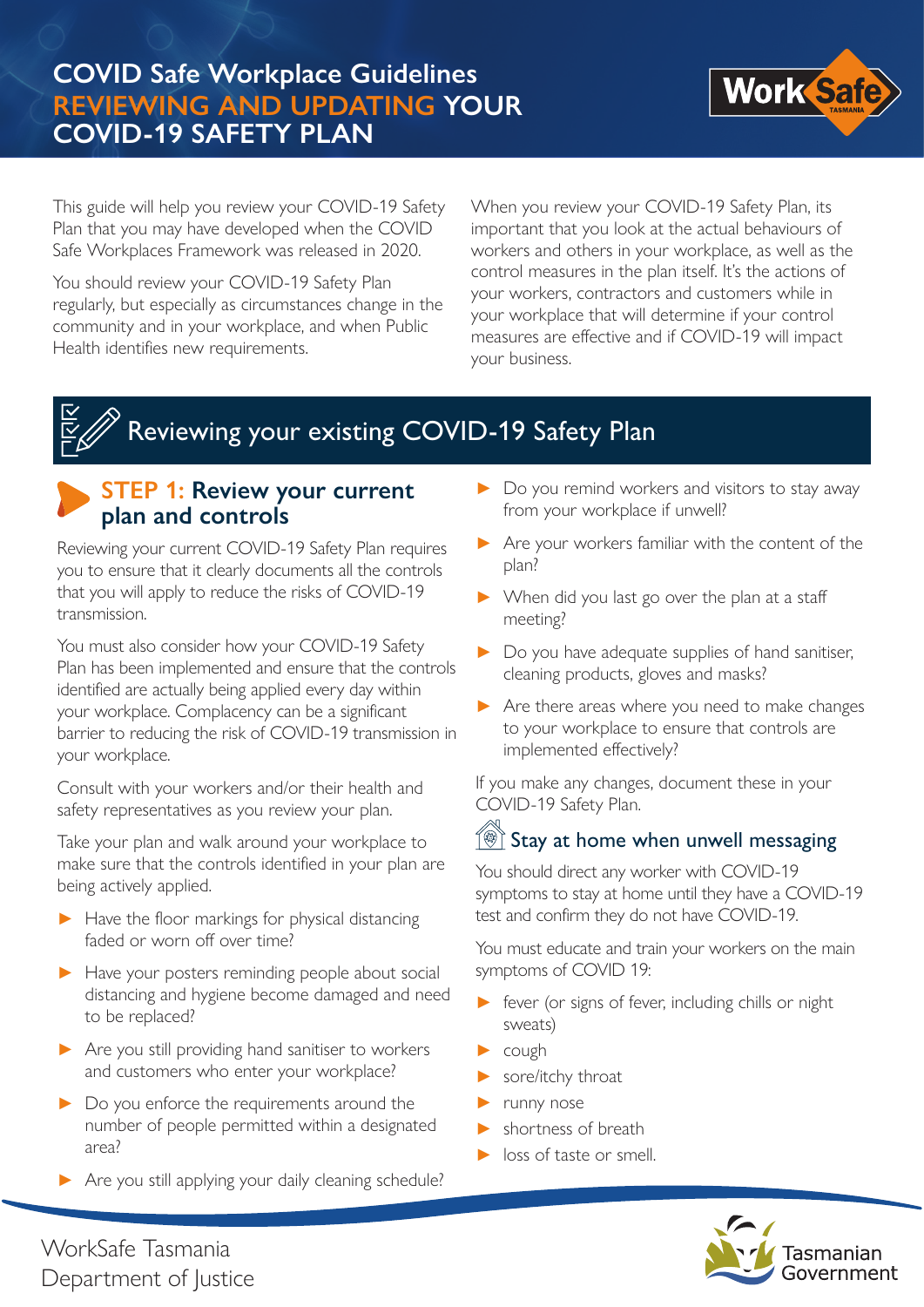

COVID-19 can also cause the following symptoms, on their own or with other symptoms:

- ► headaches
- muscle and joint pain
- ► nausea/feeling sick, vomiting
- diarrhoea
- loss of appetite
- fatigue/extreme tiredness.

Look at working from home arrangements (where possible). This will significantly reduce the impact on your operations while workers isolate at home awaiting their COVID-19 test results.

## Consult with your workers

You must consult with your workers and/or their health and safety representatives as you develop and implement your plan and control measures. Who else knows your business better that the people that do the work? Gather their input and involved them in the decision making process; you'll get a better outcome.

You must also provide your workers with the information, instruction and training needed to ensure they know what to do, how to do it, when to apply controls and why.

#### **STEP 2: Additional controls to be included in your plan**

The controls required to reduce the risk of COVID-19 have changed over time and it is important that your plan reflects the most up-to-date information.

# **Qide Vaccinations**

Another important way to reduce the risk of COVID-19 transmission is to be vaccinated.

Workers in some industries are required (under Public Health Directions) to be vaccinated. This should be reflected in your COVID-19 Safety Plan.

Where vaccinations are not mandated by a Public Health Direction, do a risk assessment to determine if the risks of COVID-19 are significant and if mandating vaccinations would reduce those risks.

A risk assessment should address things like if you deliver services to vulnerable people or communities, and determine whether you will require workers to be vaccinated under a lawful and reasonable direction. This should be done in consultation with your workers. See WorkSafe's guidance note on doing a COVID-19 risk assessment at worksafe.tas.gov.au/covidframework.

It is important to note that when over 90% of the population is vaccinated, mandating vaccination may have minimal impact on reducing the risk of COVID-19 transmission in your workplace. The other control measures in your COVID-19 Safety Plan are much stronger defences.

Workers required to be vaccinated and who have an adverse reaction to vaccination may be entitled to workers compensation.

# $(\hat{N})$  Excluding visitors from your workplace

Excluding visitors from your workplace based on their vaccination status may have minimal impact on reducing the risk of COVID-19 transmission in your workplace when over 90% of the population is vaccinated. The other control measures in your COVID-19 Safety Plan are much stronger defences.

In some high risk circumstances, Public Health Directions apply and place requirements around the vaccination status of people entering workplaces. Regularly check coronavirus.tas.gov.au/resources to see if these apply to you.

#### $\begin{matrix} \begin{smallmatrix} a_{11} & 0 \\ 0 & a_{12} \end{smallmatrix} \\ \begin{smallmatrix} a_{11} & 0 \\ 0 & a_{12} \end{smallmatrix} \end{matrix}$ Check in TAS

From 2 May 2022, Check In TAS is no longer required at any workplace or premises. Businesses should keep their code in case it is needed in future.

#### ਇੱ Ventilation

COVID-19 droplets spread between people and be inhaled more easily indoors than outdoors. Good ventilation can reduce the risk of COVID-19 transmission, so review the ventilation systems in your workplace.

Ways to do this include opening a window to allow greater air movement in a room or area, avoiding using rooms where there is no air conditioning, and leaving a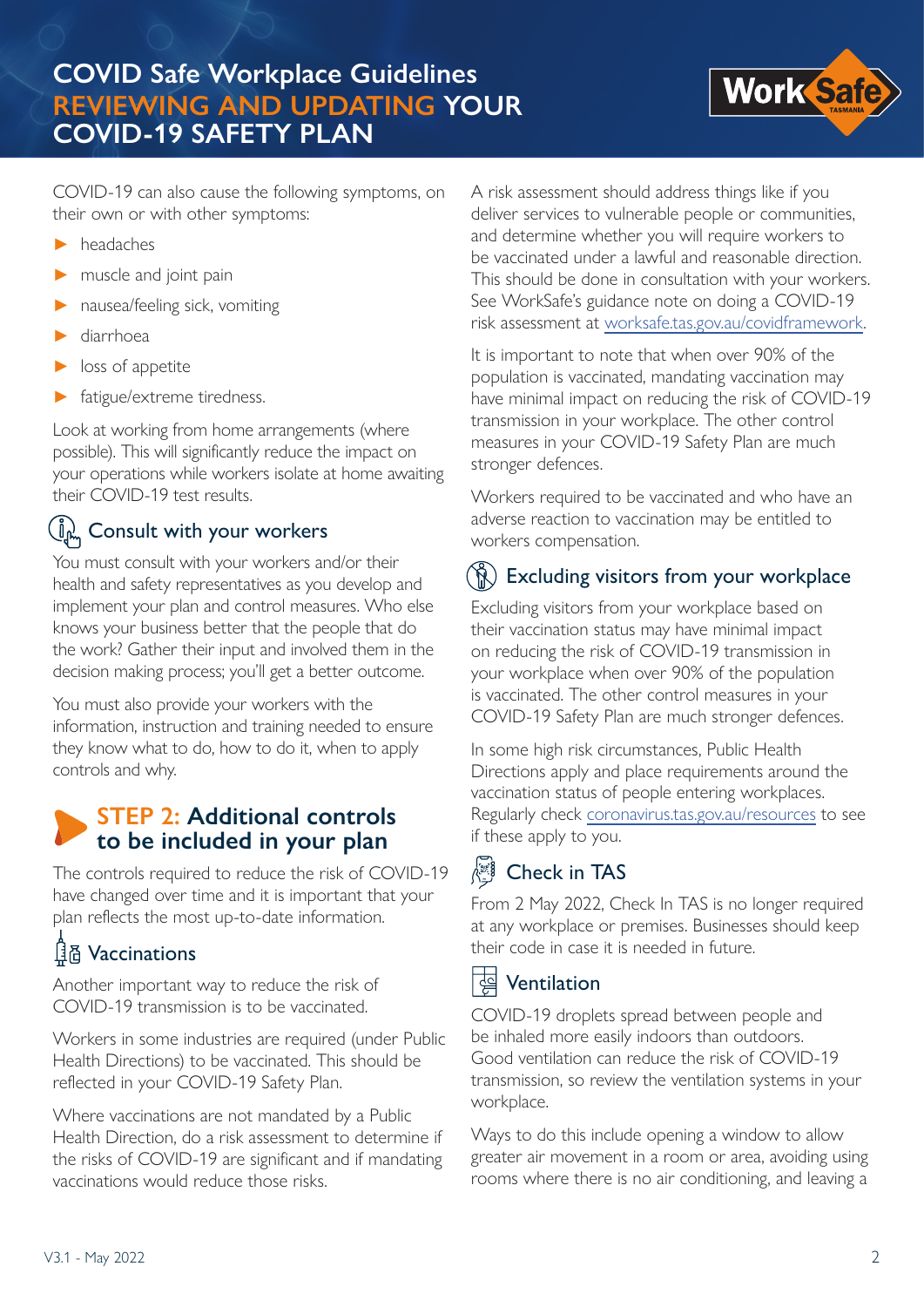

door open when having multiple persons in the room.

Contact an air conditioning professional if you want to have your air conditioning arrangements assessed.

# **Other COVID-19 controls**

# Face Masks

Using face masks is an effective means of controlling the risk of COVID-19 transmission, particularly when physical distancing is not possible or where there may be the potential of a high volume of people entering your workplace. Make sure workers know how to safely take face masks off and on..

## Physical Barriers

Many workplaces have adopted Perspex barriers in high-traffic areas to protect workers, particularly where physical distancing is not possible (for example, supermarket checkouts). If you use these barriers, make sure they are cleaned regularly.

Looking at your work processes will help you identify high-risk areas where barriers may be useful.

# Response Planning

#### **Exagement** Outbreak Management

Your COVID-19 Safety Plan should include how you will respond if there is a COVID-19 case in your workplace.

You should:

- ► state how your workplace will help COVID-19 positive workers isolate/quarantine
- $\triangleright$  outline the reporting mechanisms you will have in place so you can respond as soon as possible to a COVID-19 case
- ▶ state how you will clean and disinfect the workplace.

# $\partial \mathcal{Q}_{\infty}^{\infty}$  Management of close contacts

From 2 May 2022, there is no longer quarantine requirements for close contacts. Instead, there is a new set of rules that will apply to close contacts. These include:

- ► close contacts must stay at home if they have symptoms of COVID 19, even mild
- ► close contacts must have a RAT or PCR as soon as they are aware they are a close contact
- ► close contacts must undergo PCR or RAT test daily for 7 days if they are leaving their home or primary residence and not remaining in quarantine
- ► close contacts must notify their workplace as soon as they are aware they are close contacts and if they intend to return to the workplace
- ► close contacts must wear a fitted face mask in indoor settings when away from their primary residence
- ► close contacts must not visit or enter a high-risk facility during the close contact period.
- a critical worker exemption remains in place for workers in high-risk settings.
- ► close contacts should avoid large gatherings or social events
- ► close contacts should avoid contact with those who are at risk of severe disease – this includes elderly, immunocompromised or those with chronic medical conditions
- ► close contacts should continue to practice COVID Safe behaviours.

The definition of a close contact can be found at: www.coronavirus.tas.gov.au/keeping-yourself-safe/ advice-for-contacts

#### $\mathbb{Q}$ **Testing**

Public Health will continue to offer testing to identify people infected with COVID-19. Management of close contacts